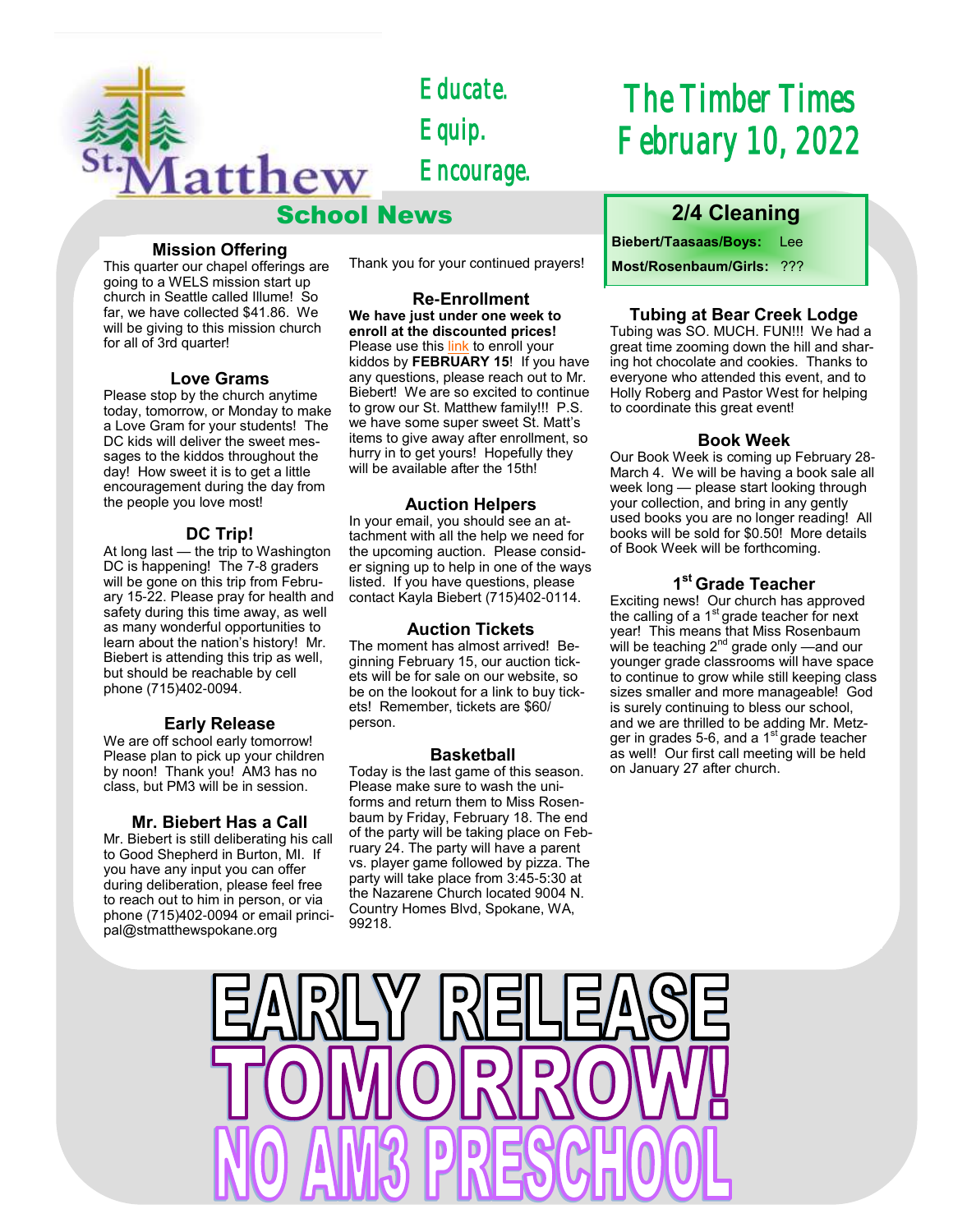## Classroom News

#### **Preschool News**

#### Miss Donna Lindsay(509.638.5361)

WHAT??? A week without a field trip!! A week without a party!! Sounds like a pretty "normal" week in preschool . . . but what a week it was!! On Monday and Tuesday, we had fun decorating our Valentine boxes for our Valentine exchange/party next week. This week, some of our classes had a great time having their hands painted and stamping them on a heart and some other classes were able to create the project, "I Love You to Pieces". What a great week filled with Valentine crafts!! So much FUN!!

Well, as you probably already guessed, we changed our Centers . . . AGAIN!!! I usually don't change our themes this often, but with so many things to celebrate, I just HAD to!! Our Math Center has foam heart puzzles. The children are able to match heart halves – matching the written number to the number of dots. Our Science Center has colored heart patterning and our Sensory Center has pink, purple and red water beads that the children can scoop out of the water and into bowls and then pour back into our big bucket. The children absolutely LOVE water play in our Sensory Center. And so do I!!

NO PRESCHOOL this Friday morning!! I will be doing some curriculum building in the morning. School will be in session as normal in the afternoon. Next week, Monday and Tuesday, we will have our Valentine's parties. Parents and siblings are welcome to join us!! Please feel free to have your child make a valentine for each friend in their class. We will have fun opening the valentines from our friends at the end of the day.

Next week we will be focusing on letter "Rr". Four year old classes, please bring an item from home for show 'n' tell that begins with the letter "Rr".

Our Bible verse we will review next week is I Peter 5:7 "God cares for you." We had this bible verse two weeks ago. What a great verse to remember!!

Have an amazing weekend with your family!! God's blessings to all of you!!

#### **Kindergarten News**

#### Miss Rachel Taasaas (360.271.5201)

- Read 20 minutes each night with your child. They need to hear what a fluent reader sounds like as well as be reading to you. Add minutes to the Book it calendar. The January calendar should have been brought back by now.
- This week we have been working on the –en word family. Our new sight words are: have, want. Please review the words from last week: saw, said, eat.
- Growth Mindset Affirmation of the Week: I have grit! (repeat from last week)

#### **Memory Work**

**February 17-** God loves a cheerful giver. 2 Corinthians 9:7b

#### **Valentine's Day**

Don't forget to bring in your child's Valentine box on Monday. Please make sure the names on the valentines are easy for your child to read when they pass them out to their friends.

#### **Snow gear**

The snow is mostly gone. Our grassy playground is a mixture of mud, puddles of water and patches of ice. Your child does not need their snow pants unless we get any new fresh snow. If your child has rain boots you are more than welcome to send those, they might be a little more waterproof.

#### **Auction**

I sent home a note the other day with the item that you signed up to bring for the auction (or that I assigned you) please bring those items in as soon as possible, especially the flower pots so we can paint them. Mrs. Biebert needs lots of help to make the auction a success! Please consider signing up to help.

#### **1st-2nd Grade News**

Miss Erika Rosenbaum (269.326.5437)

#### **Memory Work/Christlight**

- Please note the incorrect dates in the memory work booklet. The dates below are the correct dates with the correct memory work.
- 2/15 1 Corinthians 10:31
- 2/17 The First Article of the Apostles' Creed
- Please read the Bible stories from this week with your child this weekend and sign and return the YELLOW sheet.

#### **1st Grade Homework**

- Purple bookmark (Theme 6 Week 2) will be due February 14.
- Lightning Words (Theme 6-3) will be due February 18. Please return or a free pass will be used.
- Spelling test will be on February 11. Next week we are working on words with ay. These are the words for next week: day, say, play, may, way, stay, away, holiday, been, goes. Please help your child learn these words!
- Read 20 minutes a day. Make sure to be adding your minutes to the Book It calendar.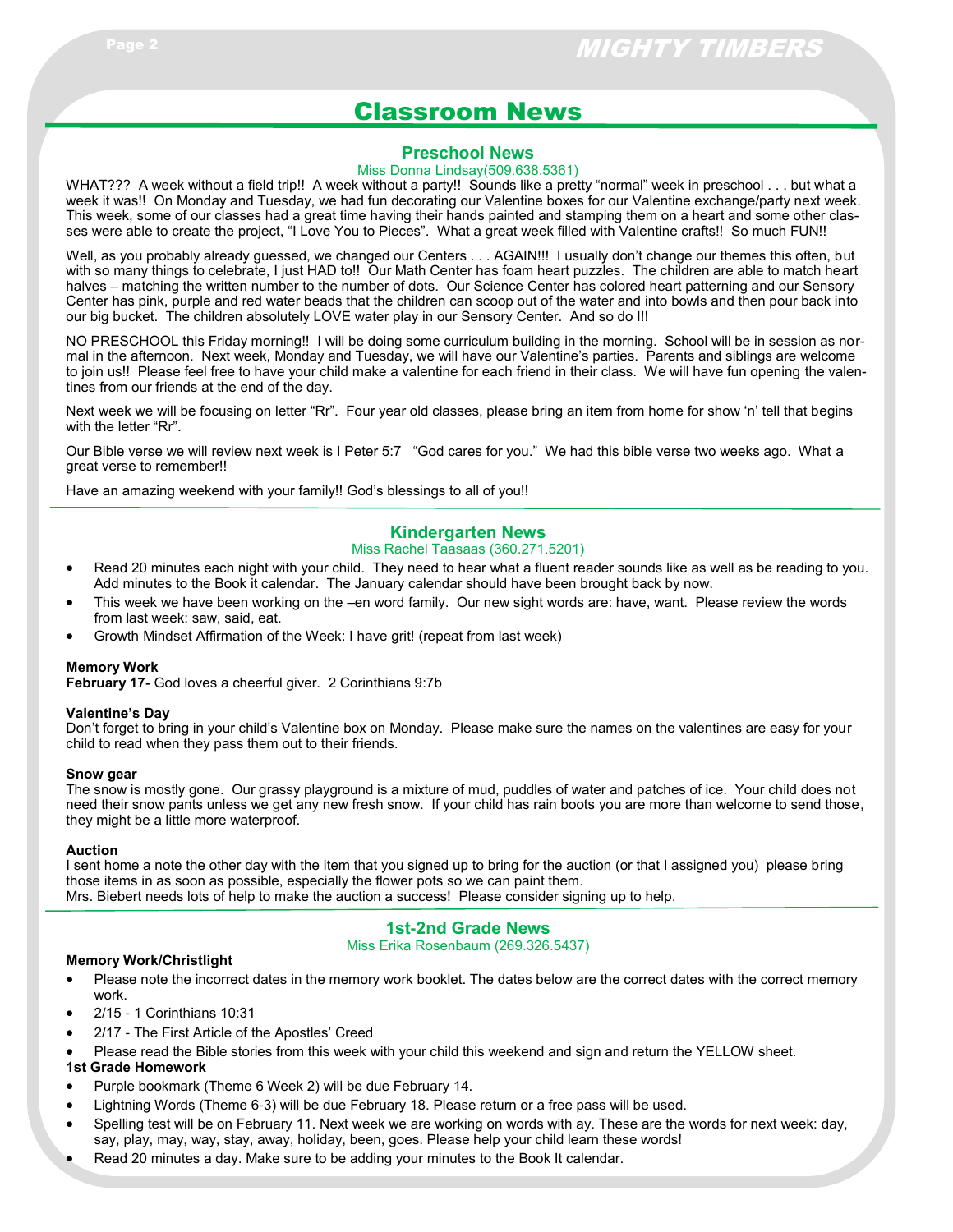#### **2nd Grade Homework**

- Spelling test will be on February 11. Next week we are working on words with the "rabbit rule". The "rabbit rule" is if there is one middle consonant after a short vowel in a 2 syllable word the middle consonant is doubled. These are the words for next week: rabbit, cotton, ladder, muffin, tennis, puppet, lesson, kitten, butter, letter, button, and rubber. Please help your child practice spelling these words.
- Read 20 minutes a day. Make sure to be adding your minutes to the Book It calendar.

#### **Extra Notes**

- Happy 100th day of school TODAY! It was awesome to see all the creativity that was put into the shirts! Thank you for helping your child with this project!
- Our class is going to be putting together a movie night and game night themed basket. In order to put those baskets together, we need a few things donated. Please see the church entryway for a sign-up list. If you have something you think would be a good addition to either of the baskets please let me know!
- The Valentine's party is on Monday! Please make sure to bring your Valentine's box either tomorrow or on Monday. Also make sure to bring the items you signed up for on Monday, February 14. If you don't remember please reach out to me! Thank you!

#### **3rd-4th Grade News**

#### Mrs. Michelle Most (832.212.9102)

**Read for 20 minutes at home** - I've changed up how we are doing the Read for 20 minutes. Two days a week (Monday and Wednesday) we are having D.E.A.R. time (Drop Everything And Read) in class and three days a week (Tuesday, Thursday, & Friday) the reading will be coming home along with a summary form to fill out and hand in on Monday and Wednesday mornings.

**Fluency -** We are really working hard on building our fluency. Please see the note and assignment sent home today for more details.

**Science** - We are studying the moon and its phases, stars and constellations, and the sun and planets of our solar system. Yesterday we made a star chart to use for finding the constellations in the nighttime sky for any night of the year! We have so many questions about it all! I love how interested they are in learning more about God's beautiful creation!

**Social Studies** - We are wrapping up our chapter on "The Road to Statehood." The test over the materials will be next Wednesday.

#### **Extra Notes**

- **Valentines day mailbox and Party -** Don't forget to be working on the mailbox for our party. Please bring the mailboxes to school on Monday, February 14th. Thank you to all those families who signed up to bring items for our party!
- **Assignment Notebook/Planner -** Please, please, please be sure you are checking and signing/initial your child's planner each night. This informs me that you saw what they had for homework and that it was finished and you saw it! This is one of the best ways to communicate with me also if something is taking too long with your child's homework or if there is a problem with an assignment if you can't speak with me in person the next day.
- **Report Cards** Please return the report card envelope as soon as possible to use it for future report cards this year.
- **Mark your Calendars - Grades 3-8 sing for church on Sunday, February 27 @ 10 AM.** This is a great opportunity to join us for worship and say thank you to the congregation for supporting your child's education here at St. Matthew.
- **Book orders** were sent home today. If you would like to order books, please return the forms with the money or order online by Wednesday, February 16.
- **Love grams** Don't forget to swing by the church from 8:15-3:45 to make your child a valentine card to be delivered to them while at school! It brings such joy to their faces to receive a surprise card from a loved one! The suggested donation is \$1 unless otherwise noted.
- **Extra clothes** With the melting snow and the construction that is taking place, our playground field is a bit wet and muddy. I would suggest having your child place an extra pair of clothes (pants for sure) in a ziploc bag in their backpack. It is slick out there and we've had at least 4-5 of us go down in the wetness or mud each day.

Have a blessed week in the Lord!

#### **5th-8th Grade News**

#### Mr. Jacob Biebert (715.402.0094)

Next week is the D.C. trip. Mrs. Roberg will be subbing during the week. This should make for a somewhat normal week for the 5-6<sup>th</sup> graders as far as education is concerned. There are many wonderful opportunities to learn already planned for next week.

Here is next week's memory work:

Monday 2/14-Matthew 7:7, Matthew 28:20b; Wednesday: 2/16-Romans 4:25; Thursday: 2/17-Lord's Prayer song; Friday: 2/18- Ephesians 3:20a, 2 Timothy 4:18a

Cruelty is a word to describe how both indentured servants and slaves were treated in the New World. We got the opportunity to read some slave diaries that describe the slaves' experience in being captured, traveling on the boat, and working in the new world……cruelty. However, the colonists looked at slaves as an important part of their economy. Next week we will continue to look at the colonial economy as well as start another map section of the U.S.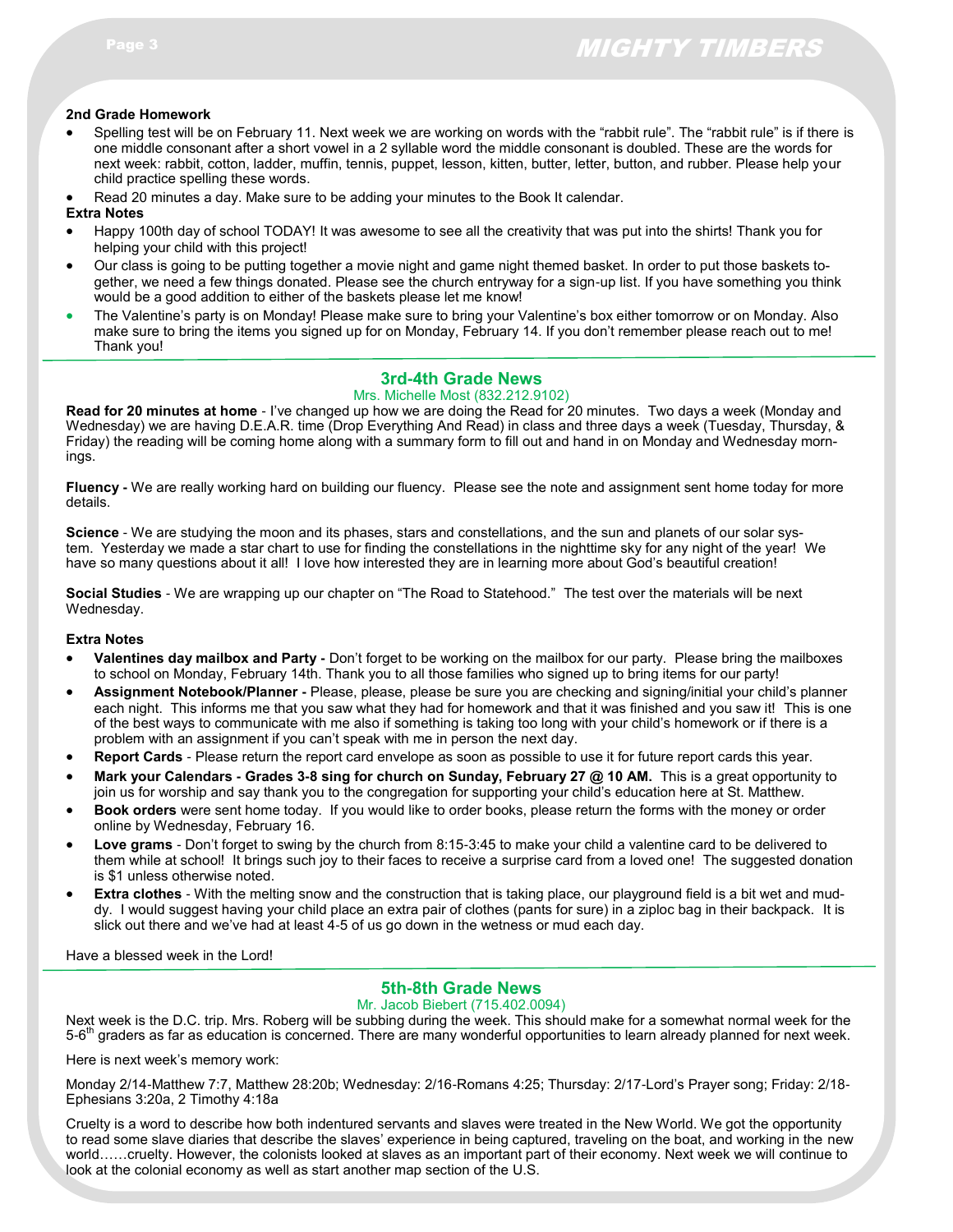The 7-8<sup>th</sup> graders are researching a battle of the Civil War which they will present on Monday next week. I can't wait!

We are to the end of our characteristics and needs chapter in science. So, D.C. kids will need to take their test on Monday. All the 5-6 $^{\rm th}$  graders are also welcome to take their test on Monday, otherwise they can take the test on Tuesday.

Don't forget that there is a Valentines party on Monday. The students have gotten instructions from Mrs. Schultz as far as what to bring.

I hope you all have a wonderful weekend. It has been soooo nice to not only get some warmer weather, but to see light earlier in the day and the darkness coming later into the night. God Bless!